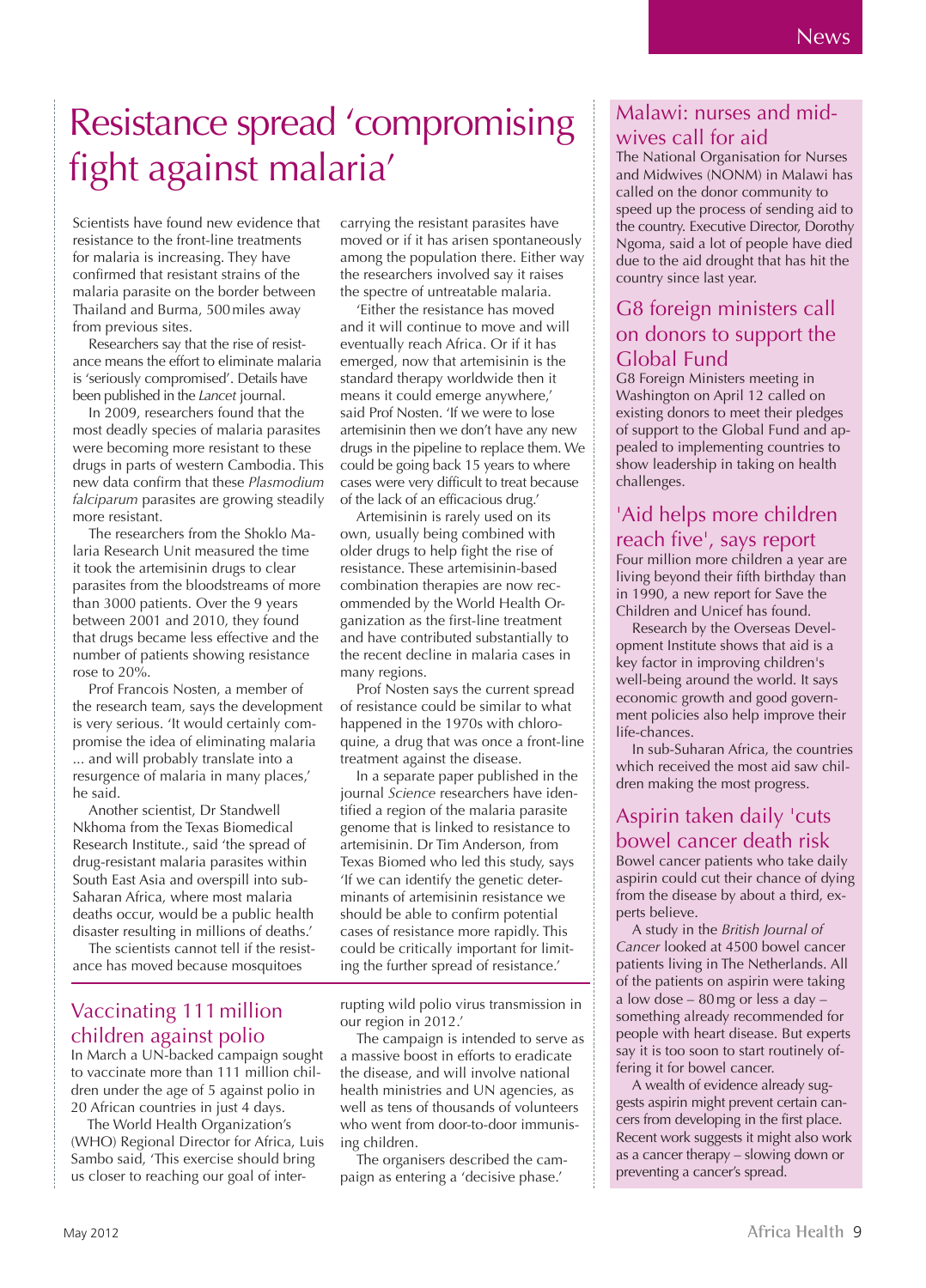# New UN partnership seeks to advance HIV/AIDS response



*Ibahim Assane Mayaki of NEPAD (left) and UNAIDS Executive Director Michel Sidibé sign agreement in Addis Ababa*

The United Nations has teamed up with the New Partnership for Africa's Development (NEPAD) Agency to advance sustainable responses to HIV/ AIDS, health, and development across the continent.

Under a new agreement, the Joint UN Programme on HIV/AIDS (UN-AIDS) and the Agency will work with partners to support the development of common African positions for the AIDS response, with an emphasis on sustainable financing.

'This new partnership will bring us one step closer to our goal of zero new HIV infections, zero discrimination, and zero AIDS-related deaths,' UNAIDS' Executive Director, Michel Sidibé, told reporters in Addis Ababa, after the signing in March. UNAIDS is charged with coordinating efforts to unite the world against AIDS; globally, it sets policy and is the source of HIVrelated data.

UNAIDS and NEPAD will work to-

#### Cheap device reduces premature births

A cheap medical device can dramatically reduce the number of premature births in some at-risk women, according to a team of doctors in Spain.

Being born before 34 weeks of pregnancy is linked to a host of health problems.

The study, published in the *Lancet,*  showed that using a 'cervical pessary' reduced the rate in the at-risk group. Doctors said more studies were needed before the technique was used routinely.

The authors said 13million babies were born prematurely every year.

In the trial, doctors were looking at women who had a cervix shorter than gether to address constraints in access to HIV medicines, facilitate policies and partnerships to eliminate new HIV infections in children and improve the health of mothers, enhance country ownership and accountability, and encourage South–South cooperation.

In his remarks, Mr Sidibé added that 'getting to zero' would demand effective and inclusive partnerships, shared responsibility, greater transparency and a focus on results – areas in which NEPAD is known to excel.

The Chief Executive Officer of NEPAD Agency, Ibrahim Mayaki, said that country ownership would be critical to advancing AIDS and development responses in the coming decade.

'Partnerships for development can only succeed if they are led by developing countries,' he said. 'AIDS programmes must be financially sustainable over the long term and tailored to specific national settings.'

Sub-Saharan Africa carries the highest HIV burden of any region in the world. In 2010, about 68% of all people living with HIV resided in sub-Saharan Africa, a region with only 12% of the global population.

Currently, about two-thirds of all AIDS investments in Africa come from external sources. The continent will require between \$11billion – \$12billion for its regional AIDS response by 2015 – \$3 billion to \$4 billion more than the current expenditure.

25mm. These pregnant women are thought to be at a higher risk of an early delivery.

The cervix was measured between 18 and 22 weeks into the pregnancy by an ultrasound scan. Of the 11875 women who took part in the trial, 726 had a cervical length less than 25mm. Half of these women had a pessary, a small ring of silicone, inserted into their cervix. In the group of women without the pessary, 27% of babies were born prematurely; the rate was 6% among those fitted with a pessary.

The study concluded the pessary was a 'reliable alternative for prevention of preterm birth' in a group of at-risk women.

#### New prostate cancer treatment may reduce sideeffects

A new technique to treat early prostate cancer may have far fewer side-effects than existing therapies, say experts.

A 41-patient study in the journal *Lancet Oncology* suggests targeted ultrasound treatment could reduce the risk of impotence and incontinence.

Researchers say it could transform future treatment if the findings are repeated in larger studies.

#### World's biggest study into Parkinson's disease

Parkinson's UK is launching is launching a £1.6m in-depth study, which it says is the biggest of its kind in the world, to track people with the neurological condition.

The work, led by the University of Glasgow, aims to follow 3000 volunteers – people recently diagnosed with Parkinson's, people diagnosed aged under 50, and their brothers and sisters. Its aim is to identify markers in the blood which could be used to create a diagnostic test for the disease, something which doesn't yet exist.

#### Initiative slashes cost of anti-malaria medicines in many African countries

An innovative initiative led by the Global Fund to Fight AIDS, Tuberculosis and Malaria to put affordable and effective anti-malaria medicines in remote communities in Africa, is making rapid progress in Ghana, Kenya, Madagascar, Nigeria, Tanzania, and Uganda.

 The initiative, called Affordable Medicines Facility for Malaria (AMFm) allows people to buy life-saving malaria treatment in private stores and pharmacies for less than US\$1. Comparable malaria medicines outside the programme cost up to 10 to 20 times as much.

'The innovation is working, bringing relief to millions who need quality anti-malaria medicines at affordable prices. The AMFm is a game-changer in financing access to malaria treatments,' says Dr. Olusoji Adeyi, who heads the AMFm initiative at the Global Fund in Geneva.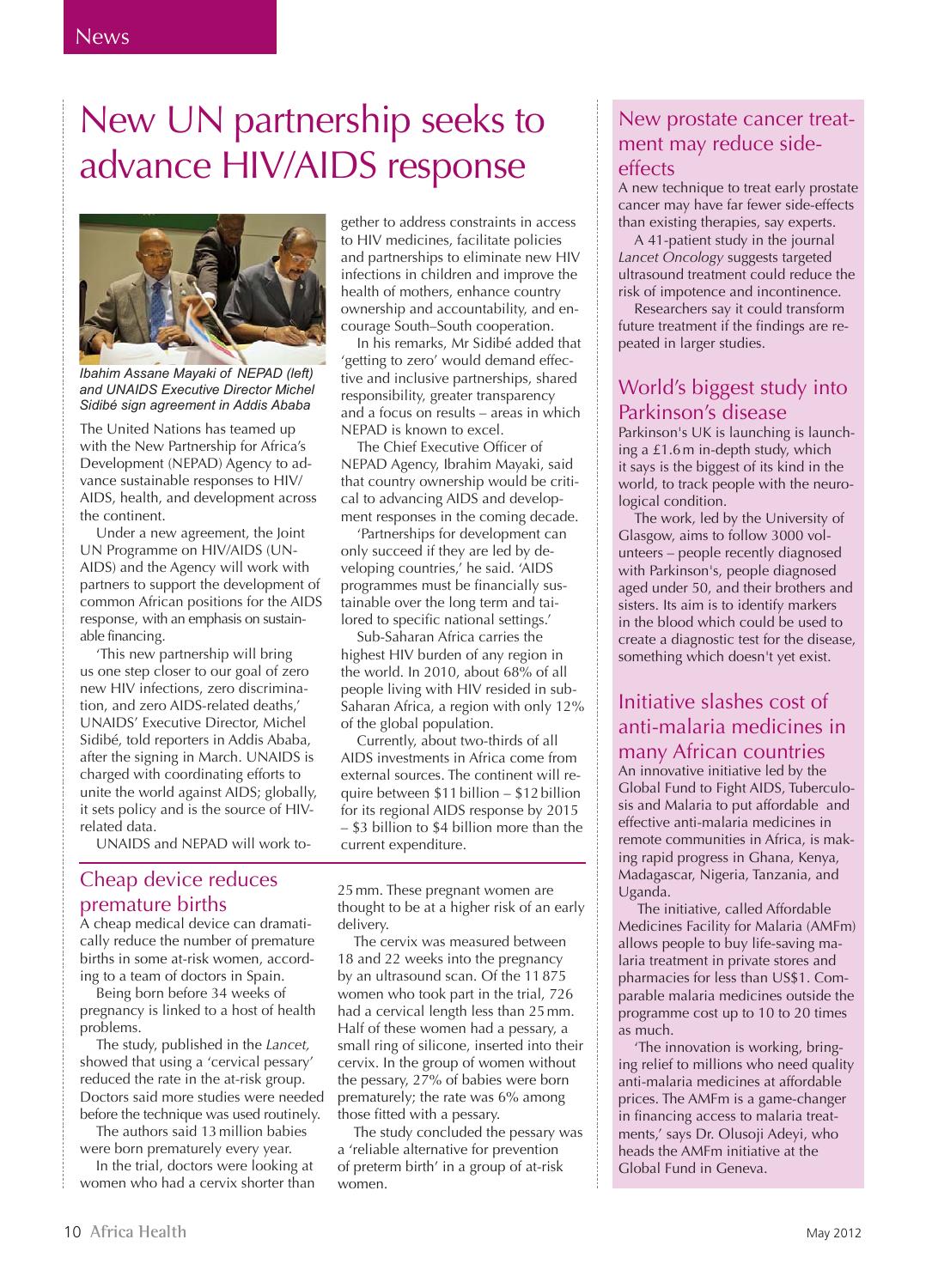# WHO unveils new data to help fight tobacco deaths



Tobacco use is responsible for 5million or 12% of all deaths of adults above the age of 30 globally each year, according to a United Nations report. For the first time the Report provides estimated mortality rates attributable to tobacco for 2004, the year before the international treaty on tobacco came into force.

The Framework Convention on Tobacco Control (FCTC) that came into force in 2005 requires parties to restrict tobacco advertising, sponsorship and promotion, set new labelling and clean indoor air controls, and strengthen laws against tobacco smuggling.

The new report by the World Health Organization (WHO), entitled 'Mortality Attributable to Tobacco,' shows that 5% of all deaths from communicable diseases worldwide and 14% of deaths resulting from non-communicable illnesses among adults aged 30 and above were attributable to tobacco use.

'Although many people associate tobacco with non-communicable diseases such as cancers, heart and respiratory diseases, tobacco is also a major cause of communicable diseases – tuberculosis being a case in point where the disease is at times in latent or dormant state until activated by tobacco use,' said Ala Alwan, the WHO Assistant Director-General in charge of Non-communicable Diseases and Mental Health, in a forward to the report.

Globally, deaths from tobaccorelated cardiovascular diseases were more likely to occur among younger adults. Thirty-eight per cent of deaths of adults resulting from ischaemic heart disease in the 30–44 age group were attributable to tobacco, while 71% of all lung cancer deaths were linked to the use of tobacco.

'The 5million deaths translate to an incredible statistic – one death every 6 seconds,' said Dr Alwan. 'Unless strong actions are taken to halt the tobacco epidemic, 1billion people are projected to die this century – we cannot let this happen,' he added, urging all countries to implement the Convention on tobacco control.

The report contains country-specific estimates including death rates attributable to tobacco. It is intended to help countries assess the mortality of tobacco use and measure the success of efforts to discourage the use of the substance. It follows the 2008 WHO report on the issue, which prompted some Member States to request the agency to consider generating estimates to give them an indication of their progress in combating tobacco use.

#### Dementia cases worldwide set to triple by 2050

Cases of dementia  $\frac{1}{x}$  and the heavy social and financial burdens associated with them – are expected to soar in the coming decades as life expectancy and medical care improve in poorer countries, according to the World Health Organization.

Some 35.6million people were living with dementia in 2010, but that figure is set to double to 65.7million by 2030, according to WHO. In 2050, it expects dementia cases to triple to 115.4million.

'The numbers are already large and are increasing rather rapidly,' said Dr

Shekhar Saxena, the head of WHO's mental health division.

Most dementia patients are cared for by relatives who shoulder the bulk of the current estimated annual cost of \$604billion. And the financial burden is expected to rise even faster than the number of cases, WHO said in its first substantial report on the issue.

In the last few decades, dementia has become a major public health issue in rich countries. But with populations in poor and middle-income countries projected to grow and age rapidly over the coming decades, WHO appealed for greater public awareness and better support programmes everywhere.

#### UNAIDS welcomes new HIV guidelines

New guidelines have been issued encouraging couples to go together for HIV testing in order to know their HIV status. The guidelines, released by the World Health Organization (WHO), also recommend that in couples who are serodiscordant – where one partner is living with HIV and the other not – antiretroviral therapy is offered to the person living with HIV to prevent his or her partner from becoming infected with the virus.

The Joint United Nations Programme on HIV/AIDS (UNAIDS) strongly welcomes the new guidelines and calls on all countries to implement them to reach the targets set in the United Nations 2011 Political Declaration on AIDS.

#### Countries must recognise alcohol abuse as grave public health threat

The world needs to recognise that alcohol consumption is a big and growing public health threat and take appropriate action, experts concluded at a WHO regional meeting on the prevention and control of the non-communicable diseases (NCDs) through reduction of alcohol-related harm.

#### Ancient virus DNA thrives in us

Traces of ancient viruses which infected our ancestors millions of years ago are more widespread in us than previously thought.

A study shows how extensively viruses from as far back as the dinosaur era still thrive in our genetic material. It sheds light on the origins of a big proportion of our genetic material, much of which is still not understood.

The scientists investigated the genomes of 38 mammals including humans, mice, rats, elephants, and dolphins.

The research was carried out at Oxford University, the Aaron Diamond AIDS Research Centre in New York, and the Rega Institute in Belgium and is reported in the journal *Proceedings of the National Academy of Sciences*.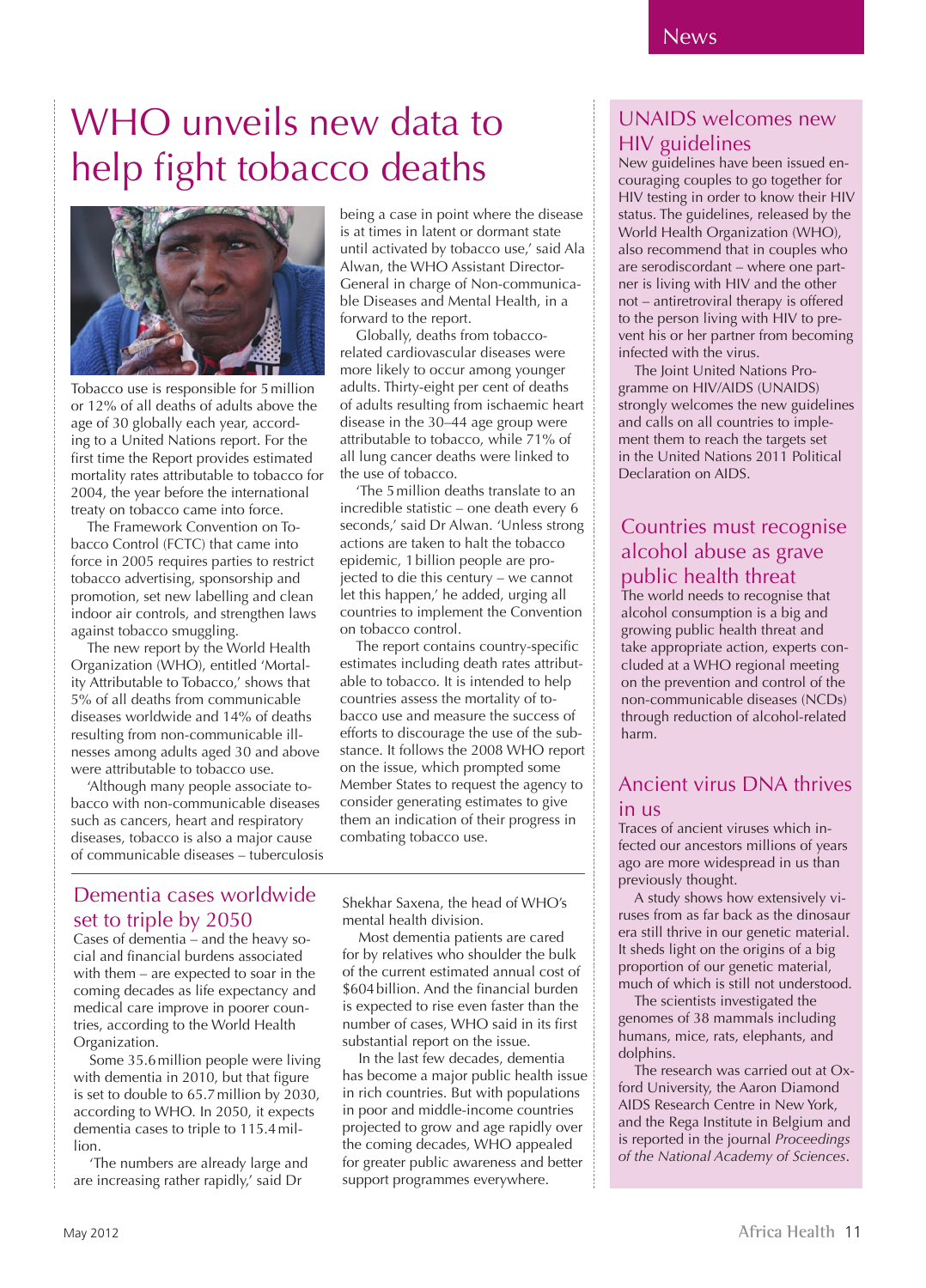### Ban urges countries to step up efforts to stop TB



The UN Secretary-General Ban Ki-moon has urged countries to step up their efforts to prevent tuberculosis (TB), including by increasing access to treatments and improving the quality of their health services to be able to 'stop TB in our lifetime.'

TB remains a leading cause of death from infectious diseases worldwide, second only to HIV/AIDS. Last year alone, 8.4million people contracted TB and 1.4million died from the disease.

'For too long, the response has been insufficient,' Mr Ban said at the Institute of Respiratory Medicine in Kuala Lumpur, Malaysia, adding that countries have the means to prevent unnecessary deaths, but need to implement policies that not only raise awareness about the issue but provide accessible healthcare to their citizens.

Speaking ahead of World Tuberculosis Day, observed annually on 24 March, Mr Ban called for 'intensified global solidarity to ensure that the children and people of all the countries

get medical support, so that they can breathe with health.'

In a related development, the World Health Organization (WHO) and the Stop TB Partnership have warned that childhood TB continues to be overlooked despite availability of treatment, as the disease often goes undiagnosed in children under the age of 15 because they lack access to health services or health workers do not recognise the signs and symptoms of TB in that age group.

'We have made progress on TB: death rates are down 40% overall compared to 1990 and millions of lives have been saved,' said Mario Raviglione, Director of WHO's Stop TB Department. 'But unfortunately, to a large extent, children have been left behind, and childhood TB remains a hidden epidemic in most countries. It is time to act and address it everywhere.'

WHO recommends that any child living with a TB patient who has an unexplained fever be evaluated by a health worker for TB. Those found to be healthy should be protected against the disease through preventive therapy with the drug isoniazid, while those who are ill should receive full treatment.

'Two hundred children die from TB every day. Yet it costs less than three cents a day to provide therapy that will prevent children from becoming ill with TB and 50 cents a day to provide treatment that will cure the disease,' said Lucica Ditiu, Executive Secretary of the Stop TB Partnership.

#### Huntingdon's disease 'lowers' cancer risk

People with Huntington's disease, a debilitating brain condition, appear have a 'protection'from cancer, according to a study in Sweden.

Nearly 40 years of medical records showed patients with Huntington's had half the normal expected risk of developing tumours.

Researchers, writing in the *Lancet Oncology*, said the reason was unclear.

Cancer Research UK said the find-

ings presented another avenue to explore in tackling cancer.

Academics at Lund University analysed Swedish hospital data from 1969 to 2008. They found 1510 patients with Huntington's disease.

During the study period, 91 of those patients subsequently developed cancer. The authors said that was 53% lower than the levels expected for the general population.

Huntington's is one of a group of illnesses called 'polyglutamine diseases'. Data from other polyglutamine diseases also showed lower levels of cancer.

#### World Water Day: rural poor missing out

As the world commemorated World Water Day on March 22, UNICEF called on governments to pay particular attention to those who are being left behind in their countries' progress, especially with regard to access to safe drinking water and basic sanitation.

Two weeks previously a UNICEF and World Health Organization report showed conclusively that poor people in rural areas are overwhelmingly those without these most basic necessities for life.

'Governments must make sure that their resources achieve real results for the poorest people,' said Sanjay Wijesekera, UNICEF's chief of water, sanitation and hygiene. 'Otherwise they risk leaving large portions of their populations, particularly children, increasingly vulnerable to disease.'

#### UNAIDS welcomes Kenya High Court judgment on anti-counterfeit law

UNAIDS commends the High Court of Kenya for a ruling that will safeguard access to affordable and quality lifesaving generic medicines. The decision by the High Court found that the definition of 'anti-counterfeit' within the 2008 Anti-Counterfeit Act was too broad.

'The Act is vague and could undermine access to affordable generic medicines since the Act had failed to clearly distinguish between counterfeit and generic medicines,' said High Court Judge Mumbi Ngugi in her ruling.

The High Court called on Kenya's Parliament to review the Act and remove ambiguities that could result in arbitrary seizures of generic medicines under the pretext of fighting counterfeit drugs. The judgment also stated that intellectual property rights should not override the right to life and health.

'A vast majority of people in Kenya rely on quality generic drugs for their daily survival. Through this important ruling, the High Court of Kenya has upheld a fundamental element of the right to health,' said UNAIDS Executive Director Michel Sidibé. 'This decision will set an important precedent for ensuring access to life-saving drugs around the world.'